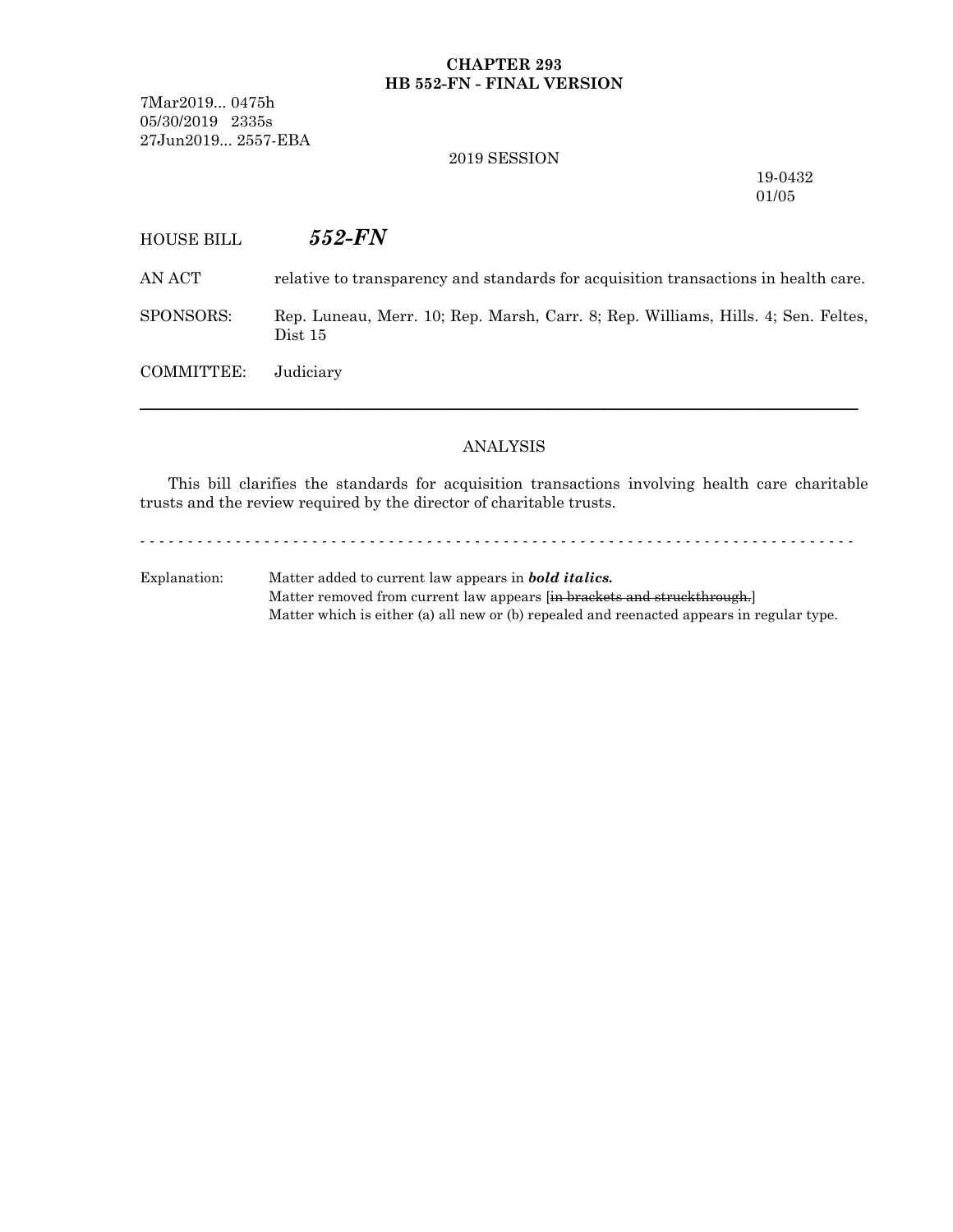#### **CHAPTER 293 HB 552-FN - FINAL VERSION**

7Mar2019... 0475h 05/30/2019 2335s 27Jun2019... 2557-EBA 19-0432

01/05

#### STATE OF NEW HAMPSHIRE

*In the Year of Our Lord Two Thousand Nineteen*

AN ACT relative to transparency and standards for acquisition transactions in health care.

*Be it Enacted by the Senate and House of Representatives in General Court convened:*

293:1 Director of Charitable Trusts; Standards for Acquisition Transactions Involving Health Care Charitable Trusts and Review by Director of Charitable Trusts. Amend RSA 7:19-b, II(b) to read as follows: 1 2 3

(b) Due diligence has been exercised in selecting the acquirer, in engaging and considering the advice of expert assistance, in negotiating the terms and conditions of the proposed transaction, and in determining that the transaction is in the best interest of the health care charitable trust and the community *or communities* which it serves*, including the community's or communities' need for access to quality and affordable physical and mental health care services*; 4 5 6 7 8 9

293:2 Director of Charitable Trusts; Standards for Acquisition Transactions Involving Health Care Charitable Trusts and Review by Director of Charitable Trusts. Amend RSA 7:19-b, II(e)-(g) to read as follows: 10 11 12

(e) The assets of the health care charitable trust and any proceeds to be received on account of the transaction shall continue to be devoted to charitable purposes consistent with the charitable objects of the health care charitable trust and the needs of the community *or communities* which it serves*, including the community's or communities' need for access to quality and affordable physical and mental health care services*; 13 14 15 16 17

(f) If the acquirer is other than another New Hampshire health care charitable trust, control of the proceeds shall be independent of the acquirer; and 18 19

(g) Reasonable public notice of the proposed transaction and its terms has been provided to the community *or communities* served by the health care charitable trust, *including, but not limited to, transaction documents and an analysis of how the transaction will meet the community's or communities' need for access to quality and affordable physical and mental health care services,* along with reasonable and timely opportunity for such community, through *well-noticed* public [hearing or] *hearings and* other similar methods, to inform the deliberations of the governing body of the health care charitable trust regarding the proposed transaction. 20 21 22 23 24 25 26 27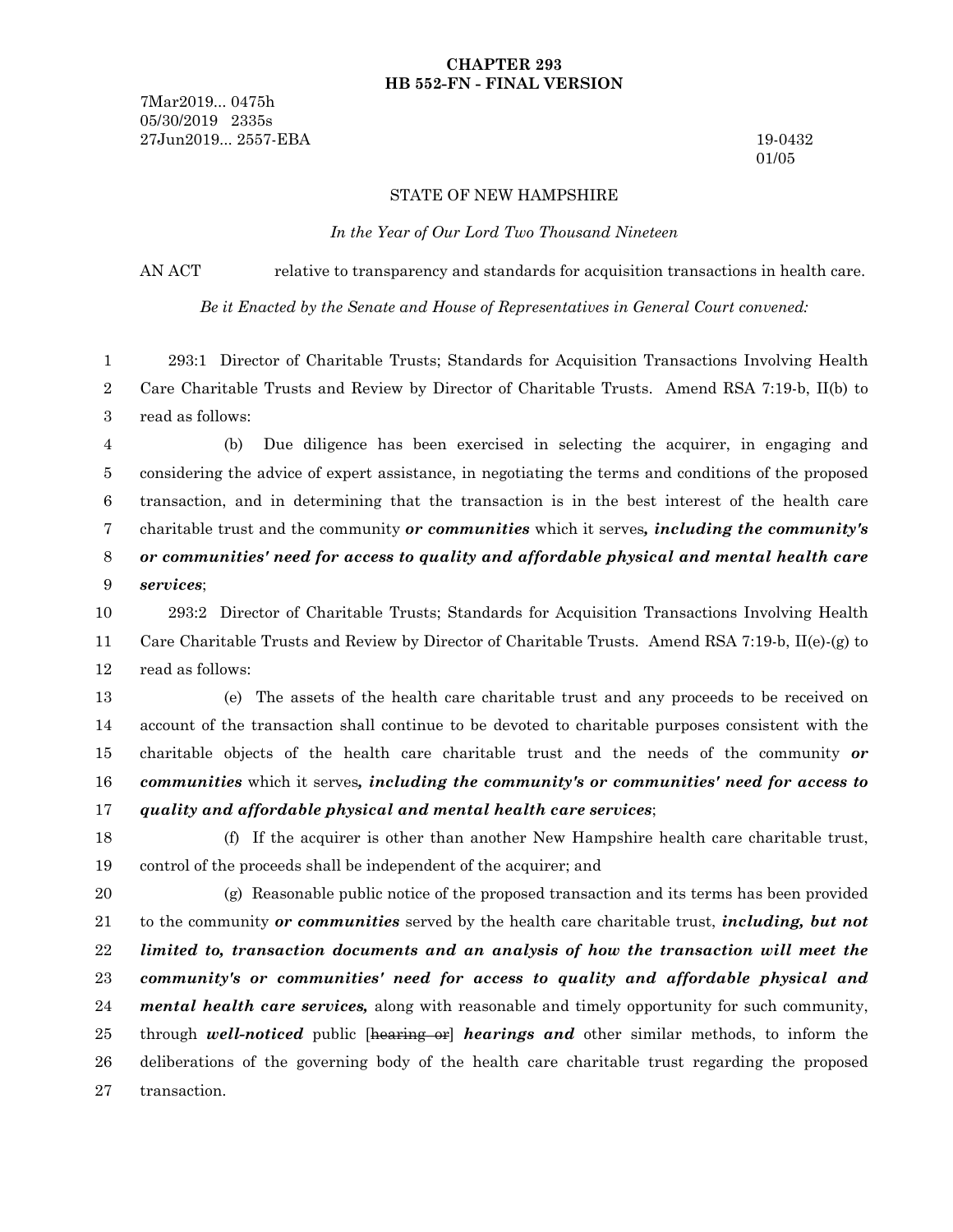#### **CHAPTER 293 HB 552-FN - FINAL VERSION - Page 2 -**

293:3 Director of Charitable Trusts; Standards for Acquisition Transactions Involving Health Care Charitable Trusts and Review by the Director of Charitable Trusts. Amend RSA 7:19-b, III and IV to read as follows: 1 2 3

III. Notice of a proposed acquisition transaction shall be given to the director of charitable trusts in writing to be received by the director no less than [120] *180* days before consummation of the transaction. Such notice shall identify all parties to the transaction; shall set forth all material terms thereof, including, without limitation, any changes in control or ownership of assets, any acquisition price, any change in the capital structure and management, and any and all compensation paid or to be paid in connection therewith; shall include a copy of the minutes and other documents evidencing the decision of the governing body of the health care charitable trust, including documentation of steps taken to comply with paragraph  $II(g)$  of this section and any changes in the proposed transaction resulting therefrom, any relevant community needs assessment developed by the health care charitable trust, *data and analysis demonstrating how the transaction will meet the community's or the communities' need for access to quality and affordable physical and mental health care services,* and a copy of the acquisition agreement and financial statements of all parties; and shall include a certification signed by those members of the governing body or other person approving the acquisition on behalf of the health care charitable trust that the standards set forth in paragraph II of this section have been considered in good faith and complied with, together with such explanations and other documentation as may be necessary to demonstrate such compliance. The notice shall also include a statement from the acquirer specifying the manner in which it proposes to continue to fulfill the charitable objects of the health care charitable trust. Any information submitted pursuant to this section shall be subject to RSA 91-A. 4 5 6 7 8 9 10 11 12 13 14 15 16 17 18 19 20 21 22

IV.*(a)* Within a reasonable time, not to exceed [120] *180* days after receipt of the notice specified in the preceding paragraph, the director shall determine compliance with the standards set forth in paragraph II of this section and shall notify the parties either that the director will take no further action with respect thereto, or that the director objects to the transaction on specified grounds. Within [60] *90* days following receipt of the notice specified in the preceding paragraph, the director may require submittal of such additional information as may be reasonably necessary to make such a determination. In making such a determination, the director shall accept public comment and may conduct public hearings relating thereto within the time specified in this paragraph and may direct the health care charitable trust to publish notice thereof in a manner reasonably specified by the director. Such hearing may be conducted informally or in conformity with RSA 541-A, at the discretion of the director. The expenses of such public hearing shall be paid for by the parties to the proposed transaction, after consultation with the parties. Where the acquisition transaction involves assets, the fair value of which are in excess of \$5,000,000, after consultation with the parties, the director may employ, at the parties' expense, expert assistance, 23 24 25 26 27 28 29 30 31 32 33 34 35 36